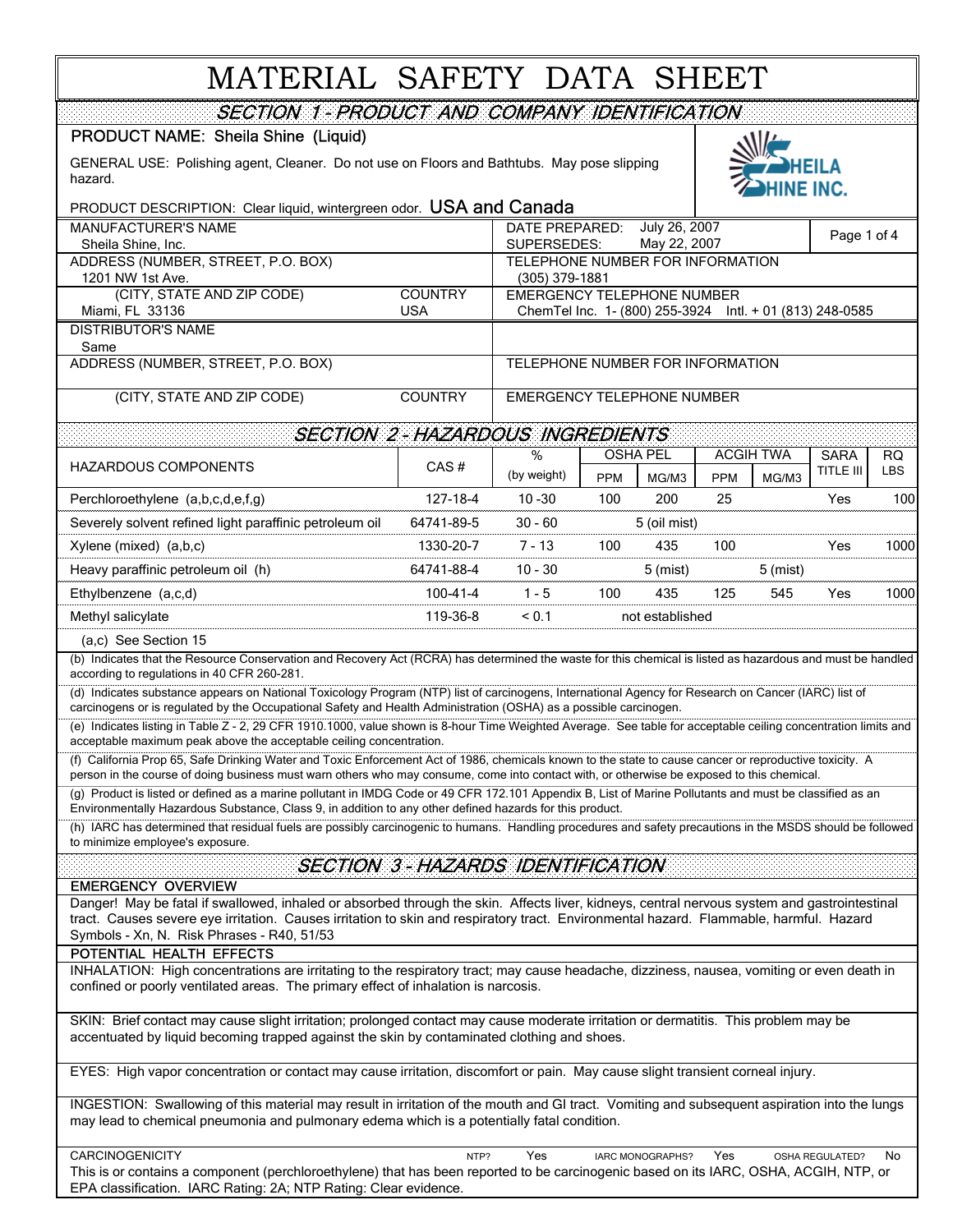# MATERIAL SAFETY DATA SHEET

PRODUCT NAME: Sheila Shine (Liquid)

# July 26, 2007 FLASH POINT (METHOD USED) FLAMMABLE LIMITS LEL: Not determined UEL: 132.8° F (56° C) TOC IC AUTOIGNITION TEMPERATURE: NFPA CLASS: Page 2 of 4 PRECAUTIONS TO BE TAKEN IN HANDLING AND STORAGE: Keep container closed when not in use; protect containers from abuse; protect from extreme temperatures. CAUTION - FLAMMABLE - keep away from all sources of ignition. "Empty" containers may contain residue which may form explosive vapors. Do not weld or cut near empty container that has not been professionally reconditioned. Use nonsparking tools when opening and closing containers. Maintain well ventilated work areas to minimize exposure when handling this material. Do not use on Floors. May pose slipping hazard. RESPIRATORY PROTECTION: None required while threshold limits are kept below maximum allowable concentrations; if TWA exceeds limits, NIOSH approved respirator must be worn. Refer to 29 CFR 1910.134 or European Standard EN 149 for complete regulations. DO NOT enter low - lying areas without self - contained breathing apparatus where vapors may be present. Inhalation could be fatal. WORK / HYGIENIC PRACTICES: Practice safe workplace habits. Minimize body contact with this, as well as all chemicals in general. PERSONAL PROTECTION: SECTION 4 - FIRST AID MEASURES INHALATION: Remove affected person to fresh air; provide oxygen if breathing is difficult; if affected person is not breathing, administer CPR and seek emergency medical attention. SKIN: Remove contaminated clothing; wash affected area with soap and water; launder contaminated clothing before reuse; if irritation persists, seek medical attention. EYES: Check for and remove contact lenses. Flush eyes with clear running water for 15 minutes while holding eyelids open; if irritation persists, seek medical attention. SECTION 8 - EXPOSURE CONTROLS / PERSONAL PROTECTION INGESTION: If conscious drink large amounts of water; DO NOT induce vomiting. Take affected person immediately to a hospital; do not give anything by mouth to unconscious person. SECTION 5 - FIRE FIGHTING MEASURES In case of a fire, phosgene, chlorides, oxides of carbon, hydrocarbons, fumes or vapors, and toxic smoke may be produced. STEPS TO BE TAKEN IN CASE MATERIAL IS RELEASED OR SPILLED: CAUTION - FLAMMABLE. Evacuate and ventilate area; confine and absorb into absorbent; place material into approved containers for disposal; for spills in excess of allowable quantities (RQ) notify the National Response Center (800) 424 - 8802; refer to CERCLA 40 CFR 302 and SARA Title III, Section 313 40 CFR 372 for detailed instructions concerning reporting requirements. Do not discharge into lakes, ponds, streams or public waters. Not determined Not determined UNUSUAL FIRE AND EXPLOSION HAZARDS EXTINGUISHING MEDIA GENERAL HAZARDS: Product is flammable and vapors concentrated in a confined or poorly ventilated area can be ignited upon contact with a high energy spark, flame or high intensity source of heat such as welding spark. Products of combustion include compounds of carbon, chlorine, hydrogen and oxygen, including carbon monoxide and phosgene. Toxic gases will form upon combustion. Vapors concentrated in a confined or poorly ventilated area can be ignited upon contact with a high energy spark, flame or high intensity source of heat such as welding spark. SECTION 6 - ACCIDENTAL RELEASE MEASURES HAZARDOUS COMBUSTION PRODUCTS PROTECTIVE GLOVES: Neoprene, butyl or nitrile rubber gloves with cuffs. Fire fighters should wear NIOSH / MSHA approved, self - contained breathing apparatus for possible exposure to hydrogen chloride and phosgene. Fine water spray can be used to keep fire - exposed containers cool. ENGINEERING CONTROLS OTHER PROTECTIVE CLOTHING OR EQUIPMENT: Safety eyewash station nearby. SECTION 7 - HANDLING AND STORAGE EYE PROTECTION: Chemical splash goggles. Refer to 29 CFR 1910.133 or European Standard EN166. The use of local exhaust ventilation is recommended to control emissions near the source. Provide mechanical ventilation of confined spaces. Use explosion-proof ventilation equipment. FIRE FIGHTING PROCEDURES Carbon dioxide, water fog, dry chemical, chemical foam. Do not use solid stream of water since stream will scatter and spread fire LEL: Not determined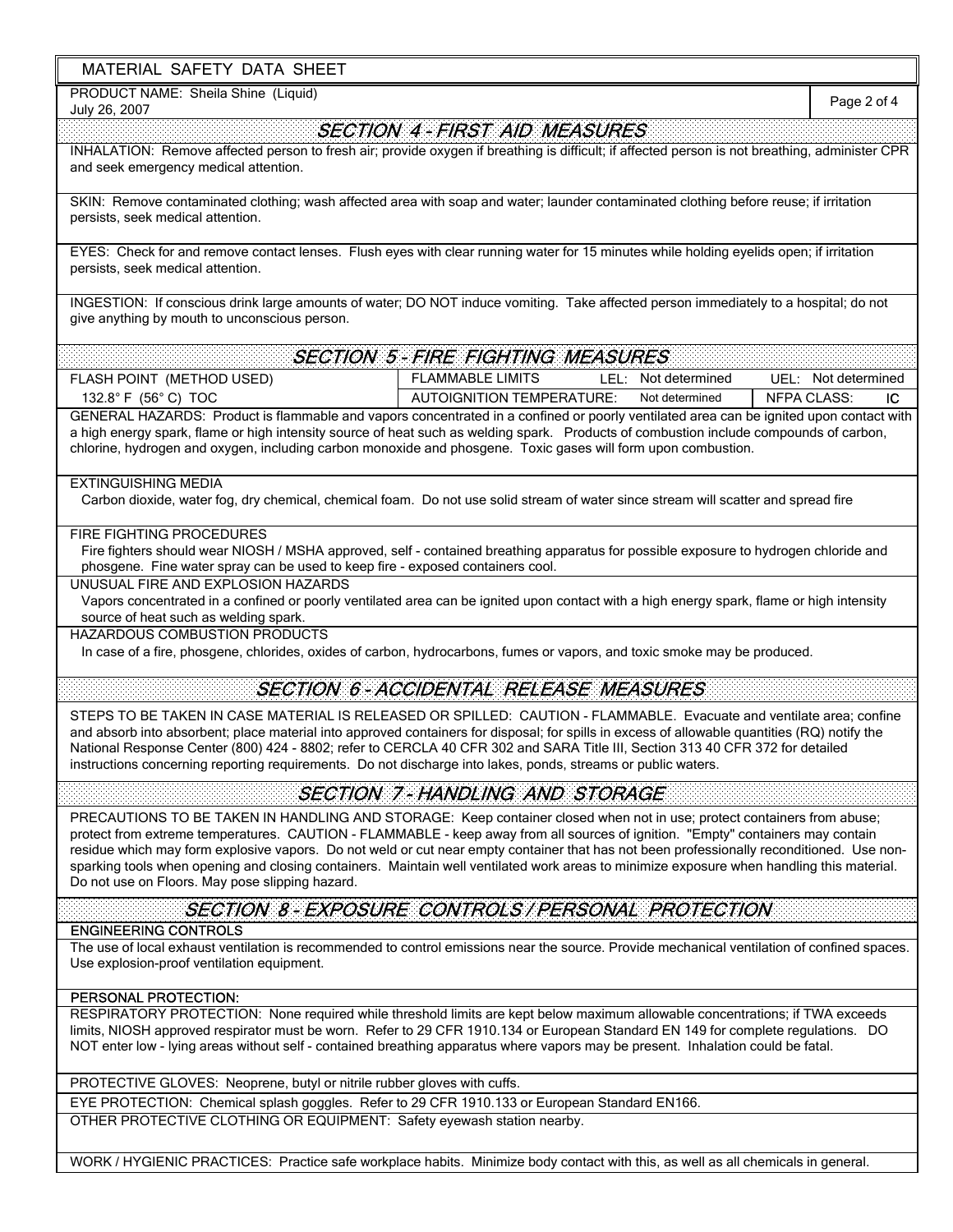| MATERIAL SAFETY DATA SHEET                                                                                                                                                                                                                                                                                                                                                                                                                                                                                         |                                                                  |                                        |                                                                                                                                        |                                                                              |  |
|--------------------------------------------------------------------------------------------------------------------------------------------------------------------------------------------------------------------------------------------------------------------------------------------------------------------------------------------------------------------------------------------------------------------------------------------------------------------------------------------------------------------|------------------------------------------------------------------|----------------------------------------|----------------------------------------------------------------------------------------------------------------------------------------|------------------------------------------------------------------------------|--|
| PRODUCT NAME: Sheila Shine (Liquid)<br>July 26, 2007                                                                                                                                                                                                                                                                                                                                                                                                                                                               |                                                                  |                                        |                                                                                                                                        |                                                                              |  |
| <b>SECTION 9-PHYSICAL AND CHEMICAL PROPERTIES</b>                                                                                                                                                                                                                                                                                                                                                                                                                                                                  |                                                                  |                                        |                                                                                                                                        |                                                                              |  |
| <b>VAPOR PRESSURE</b>                                                                                                                                                                                                                                                                                                                                                                                                                                                                                              |                                                                  | VAPOR DENSITY (AIR = 1)<br>> 1         |                                                                                                                                        |                                                                              |  |
| 10 mm Hg @ 20° C<br>SPECIFIC GRAVITY (WATER = 1)                                                                                                                                                                                                                                                                                                                                                                                                                                                                   |                                                                  | EVAPORATION RATE (n-Butyl Acetate = 1) |                                                                                                                                        |                                                                              |  |
| 0.964<br><b>SOLUBILITY IN WATER</b>                                                                                                                                                                                                                                                                                                                                                                                                                                                                                |                                                                  | < 1<br><b>FREEZING POINT</b>           |                                                                                                                                        |                                                                              |  |
| Negligible                                                                                                                                                                                                                                                                                                                                                                                                                                                                                                         |                                                                  | Not determined                         |                                                                                                                                        |                                                                              |  |
| pH                                                                                                                                                                                                                                                                                                                                                                                                                                                                                                                 |                                                                  | APPEARANCE AND ODOR                    |                                                                                                                                        |                                                                              |  |
| Not applicable                                                                                                                                                                                                                                                                                                                                                                                                                                                                                                     |                                                                  |                                        | Clear liquid, wintergreen odor                                                                                                         |                                                                              |  |
| <b>BOILING POINT</b><br>234°F (112°C)                                                                                                                                                                                                                                                                                                                                                                                                                                                                              | PHYSICAL STATE<br>Liquid                                         |                                        |                                                                                                                                        |                                                                              |  |
| <b>VISCOSITY</b>                                                                                                                                                                                                                                                                                                                                                                                                                                                                                                   | VOLATILE ORGANIC COMPOUNDS (Total VOC's)                         |                                        |                                                                                                                                        |                                                                              |  |
| Like that of water                                                                                                                                                                                                                                                                                                                                                                                                                                                                                                 | 8.03 pounds / gallon (957 grams / liter)                         |                                        |                                                                                                                                        |                                                                              |  |
| <b>SECTION 10-STABILITY AND REACTIVITY</b>                                                                                                                                                                                                                                                                                                                                                                                                                                                                         |                                                                  |                                        |                                                                                                                                        |                                                                              |  |
| <b>UNSTABLE:</b><br><b>STABILITY</b><br>STABLE: X                                                                                                                                                                                                                                                                                                                                                                                                                                                                  |                                                                  |                                        | CONDITIONS TO AVOID: Extreme temperatures, open flames.                                                                                |                                                                              |  |
| INCOMPATIBILITY (MATERIALS TO AVOID): Strong oxidizers, strong acids.                                                                                                                                                                                                                                                                                                                                                                                                                                              |                                                                  |                                        |                                                                                                                                        |                                                                              |  |
| HAZARDOUS DECOMPOSITION OR BYPRODUCTS: Decomposition will not occur if handled and stored properly. In case of a fire, oxides<br>of carbon, hydrocarbons, fumes or vapors, and smoke may be produced.                                                                                                                                                                                                                                                                                                              |                                                                  |                                        |                                                                                                                                        |                                                                              |  |
| MAY OCCUR:<br>HAZARDOUS POLYMERIZATION<br>WILL NOT OCCUR: X                                                                                                                                                                                                                                                                                                                                                                                                                                                        |                                                                  | <b>CONDITIONS TO AVOID: None</b>       |                                                                                                                                        |                                                                              |  |
| <b>SECTION 11 - TOXICOLOGICAL INFORMATION</b>                                                                                                                                                                                                                                                                                                                                                                                                                                                                      |                                                                  |                                        |                                                                                                                                        |                                                                              |  |
| Hazardous Ingredients                                                                                                                                                                                                                                                                                                                                                                                                                                                                                              | CAS#                                                             | EINECS#                                | LD50 of Ingredient<br>(Specify Species and Route)                                                                                      | LC50 of Ingredient<br>(Specify Species)                                      |  |
| Perchloroethylene (a,b,c,d,e,f,g)                                                                                                                                                                                                                                                                                                                                                                                                                                                                                  | 127-18-4                                                         | 204-825-9                              | $2629$ mg / kg<br>Oral - rat                                                                                                           | 34,200 mg / m3<br>Inhalation - rat                                           |  |
| Severely solvent refined light paraffinic petroleum oil                                                                                                                                                                                                                                                                                                                                                                                                                                                            | 64741-89-5                                                       | 265-091-3                              | $> 5$ gm / kg<br>Oral - rat                                                                                                            | Not established                                                              |  |
| Xylene (mixed) (a,b,c)                                                                                                                                                                                                                                                                                                                                                                                                                                                                                             | 1330-20-7                                                        | 215-535-7                              | 4300 mg / kg<br>Oral - rat                                                                                                             | 5000 ppm / 4H<br>Inhalation - rat                                            |  |
| Heavy paraffinic petroleum oil (h)                                                                                                                                                                                                                                                                                                                                                                                                                                                                                 | 64741-88-4                                                       | 265-090-8                              | $> 5000$ mg / kg<br>Oral - rat                                                                                                         | $> 3.9$ mg / liter<br>Inhalation - rat                                       |  |
| Ethylbenzene (a,c,d)                                                                                                                                                                                                                                                                                                                                                                                                                                                                                               | 100-41-4                                                         | 202-849-4                              | 3500 mg / kg<br>Oral - rat                                                                                                             | 4000 ppm/4H(LCLo)<br>Inhalation - rat                                        |  |
| Methyl salicylate                                                                                                                                                                                                                                                                                                                                                                                                                                                                                                  | 119-36-8                                                         | 204-317-7                              | 887 mg / kg<br>Oral - rat                                                                                                              | Not established                                                              |  |
| <b>SECTION 12 - ECOLOGICAL INFORMATION</b>                                                                                                                                                                                                                                                                                                                                                                                                                                                                         |                                                                  |                                        |                                                                                                                                        |                                                                              |  |
| No data are available on the adverse effects of this material on the environment. Neither COD nor BOD data are available. Based on the<br>chemical composition of this product it is assumed that the mixture can be treated in an acclimatized biological waste treatment plant system<br>in limited quantities. However, such treatment should be evaluated and approved for each specific biological system. One of the ingredients<br>in this mixture (perchloroethylene) is classified as a Marine Pollutant. |                                                                  |                                        |                                                                                                                                        |                                                                              |  |
| <b>SECTION 13 - DISPOSAL CONSIDERATIONS</b>                                                                                                                                                                                                                                                                                                                                                                                                                                                                        |                                                                  |                                        |                                                                                                                                        |                                                                              |  |
| WASTE DISPOSAL METHOD: Dispose of in accordance with local, state, and federal regulations. This product may produce hazardous<br>vapors in a closed disposal container creating a dangerous environment. Refer to 40 CFR 260 - 299 for complete waste disposal regulations.<br>Consult your local, state, or federal agency before disposing of any chemicals. Do not flush to sanitary sewer or waterway.                                                                                                        |                                                                  |                                        |                                                                                                                                        |                                                                              |  |
| <b>SECTION 14 - TRANSPORT INFORMATION</b>                                                                                                                                                                                                                                                                                                                                                                                                                                                                          |                                                                  |                                        |                                                                                                                                        |                                                                              |  |
|                                                                                                                                                                                                                                                                                                                                                                                                                                                                                                                    |                                                                  |                                        | PROPER SHIPPING NAME: Flammable liquids, toxic, n.o.s. (Petroleum distillates, Perchloroethylene)                                      |                                                                              |  |
| DOT HAZARD CLASS / Pack Group: 3 (6.1) / III<br>UN / NA IDENTIFICATION NUMBER: UN 1992<br>HAZARD SYMBOLS: F, T<br>Note: Transportation information provided is for reference only. Customer is urged to consult 49 CFR 100 - 177, IMDG, IATA, EC, United<br>Nations TDG, and WHMIS (Canada) TDG information manuals for detailed regulations and exceptions covering specific container sizes,                                                                                                                     | REFERENCE: 49 CFR 173.150, .203, .242<br>LABEL: FLAMMABLE, TOXIC |                                        | IATA HAZARD CLASS / Pack Group: 3 (6.1) / III<br>RID/ADR Dangerous Goods Code: 3 (6.1) / III<br>Hazard Identification Number (HIN): 36 | IMDG HAZARD CLASS: 3 (6.1) / III<br>UN TDG Class / Pack Group: 3 (6.1) / III |  |
| packaging materials and methods of shipping.                                                                                                                                                                                                                                                                                                                                                                                                                                                                       |                                                                  |                                        |                                                                                                                                        |                                                                              |  |

 $\mathbf{r}$ 

 $\overline{1}$